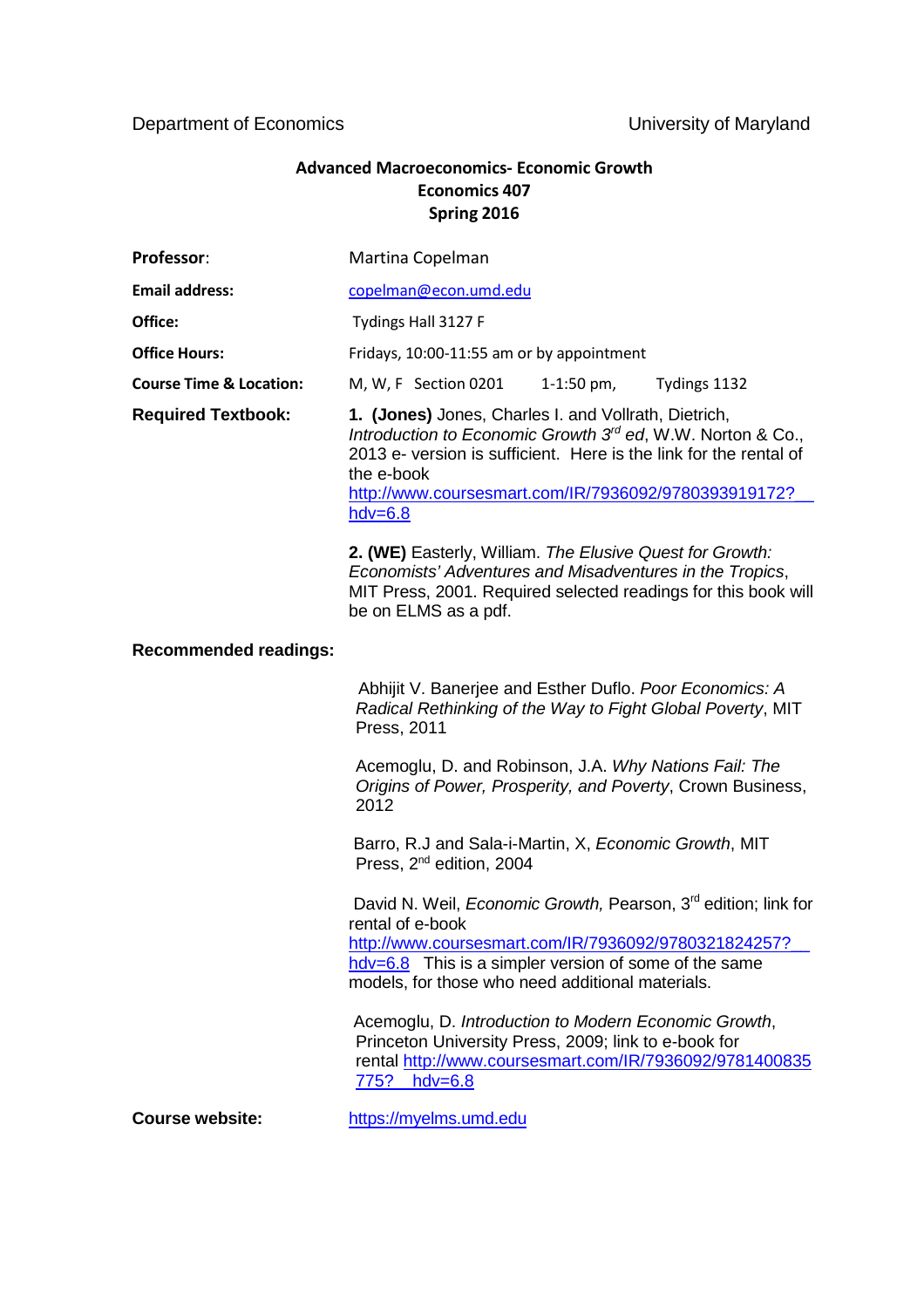**Course Objectives:** This is an introductory course to growth theory. The aim of the course is to offer basic analytical skills in understanding the sources of income inequality, cross-country differences in economic performance, and policy debates about poverty reduction and economic development. Topics include the accumulation of physical and human capital, population growth, technological change, natural resources, income distribution, government policies and institutions and income distribution. Students are expected to be able to manipulate the Solow model and its extensions, the Romer model, and other endogenous growth models.

**Prerequisites:** Minimum grade of C- in ECON326 and ECON 325; and 1 course with a minimum grade of C- from (ECON321, STAT400). Restriction: Must be in a major within the BSOS-Economics department. Credit only granted for one of ECON315 or ECON407. Economics 300 with a final grade of "C" or higher**.** Students should be comfortable with the material covered there, especially: constrained optimization, probability and decision-making under uncertainty (expected utility theory, risk aversion). Students in need of a review are encouraged to consult an intermediate micro or math for economists' textbook.

**Recommended reading**: Macroeconomic issues and articles on The Economist, The Financial Times and The Wall Street Journal. Occasionally I will post articles, and chapters from books that will become required for the course and will be "fair game" for the exam. It is your responsibility to keep up with the material from these sources.

Instructor power points and relevant articles will be made available on the class ELMS page. You are expected to check the class Elms page on a weekly basis and keep updated on class materials.

**Grading:** The final grade will be a weighted average based on the following requirements:

| Mid-Term Exam- in class Monday March 7            | 35% |
|---------------------------------------------------|-----|
| Final Exam, May 13 per univ. schedule 1:30-3:30pm | 45% |
| <b>Problem Sets</b>                               | 15% |
| <b>Class Participation</b>                        | 5%  |

## **Policies and Important Notes:**

**Problem Sets:** There will be 4 required problem sets with approximate **DUE DATES UNDER COURSE SCHEDULE BELOW**. Problem set solutions should be clearly, logically, and thoroughly presented. Problem sets are due no later than the **beginning** of class on the date indicated. Solutions will be posted on the course website. **LATE PROBLEM SETS WILL NOT BE ACCEPTED.**

**Lecture and Section Attendance: I expect you to come to class and remain in class for the duration of the class period. Your class participation grade will depend on this.** The course web page is provided to update and disseminate course information. **It is NOT intended as a substitute for attending lectures.** Any topic discussed in lecture is "fair game" for the exams. Private conversations and or use of electronic equipment (cell phones, i-pods, i-pads, computers etc….) are disruptive and rude to fellow students and your instructor and will not be tolerated. Laptops and Ipads are allowed for NOTE TAKING ONLY. If I find that you are using them for surfing the internet or other uses, I will ban the use of laptops in the classroom. **ALL THE MATERIAL COVERED IN CLASS IS FAIR GAME FOR THE QUIZZES AND EXAMS.**

**Make –up Exam Policy:** All students are required to take the in-term exams, quizzes, and the final exam. As a general policy I do not give make up exams. However, there are four valid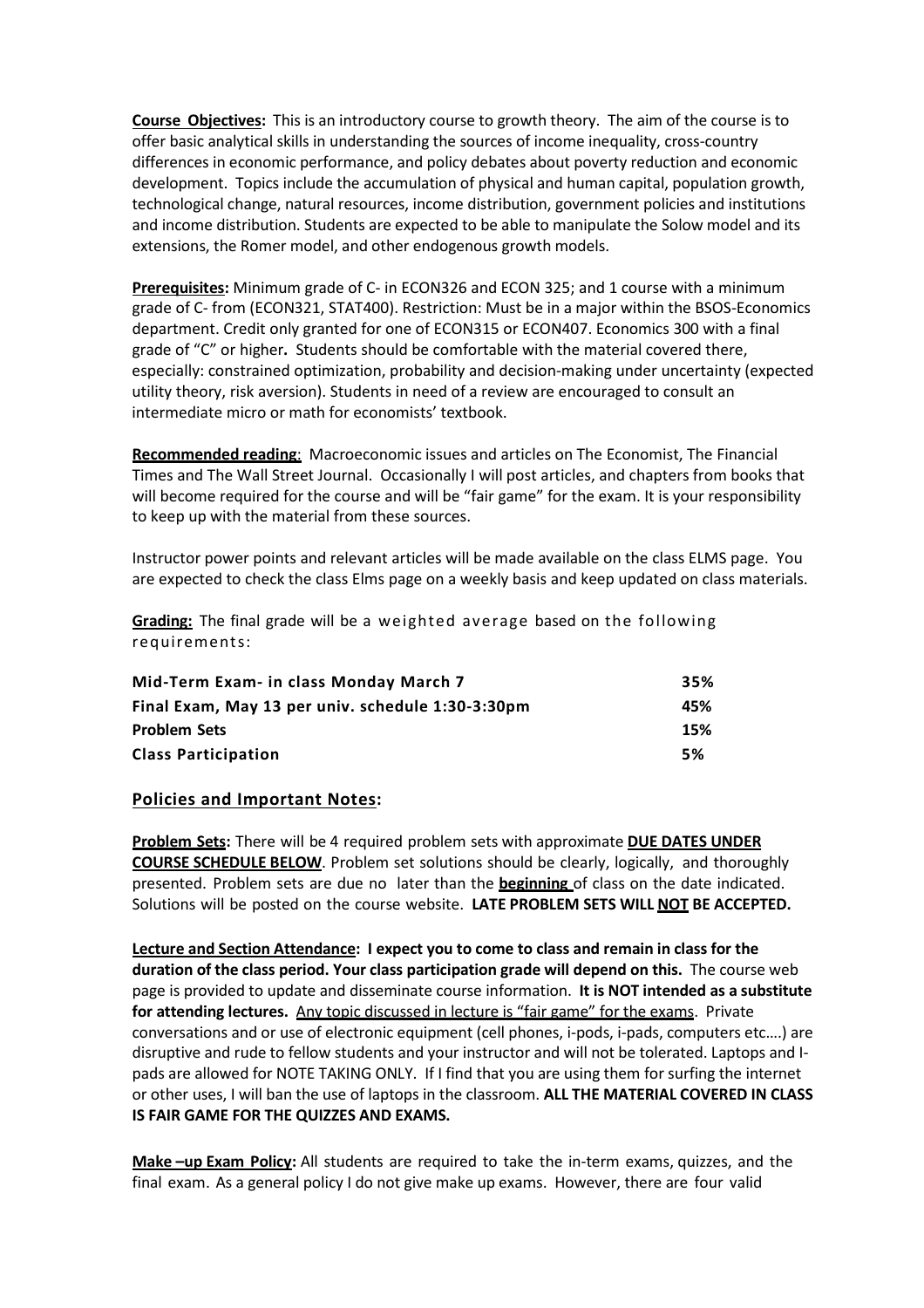excuses according to University policy for a make up exam they are: medical conditions, religious observances, participation in University events at the request of University authorities, and compelling circumstances beyond your control. Students claiming excused absence must apply in writing and furnish documentary support for their assertion that absence resulted from one of these causes **at least a WEEK BEFORE the exam**. Medical conditions and compelling circumstances beyond your control must be adequately documented as soon as possible consistent with the reason and by the appropriate authority. Issues on the timing of exams should be directed to the professor.

**Exam Re-grade Policy:** If, after going over your exam and the exam solutions, you believe some of your solutions were more correct than originally judged to be, you may submit, **in writing**, an exam re-grade request. Your re-grade request must specify which solutions(s) you believe were not graded appropriately and a **substantive explanation** for why you believe your solutions are more correct than originally judged (thus, re-grade requests that consist of essentially nothing more than "I think I should have received more points on this question" or similar will not be considered). **Your entire exam is subject to re-grade**. **EXAM RE-GRADE REQUESTS ARE DUE NO LATER THAN ONE WEEK (7 CALENDAR DAYS) AFTER EXAMS ARE RETURNED –** this deadline applies even if you are not present on the day graded exams are returned (it is your responsibility to pick up your graded exams in a timely manner).

**Communication:** Virtually all course material will be posted on the course website. The University has adopted email as the primary means of communication outside the classroom, and I will use it, if need be, to inform you of updates to the course. Students are responsible for updating their current email address via the appropriate link on <http://www.testudo.umd.edu/Registrar.html> and checking the course website regularly for new information. If you do not do this and subsequently are not informed of changes to any of the class or assignment particulars you are still held responsible for them. "I did not get the email" is not a valid excuse.

**Assistance:** If you are experiencing difficulties in keeping up with the academic demands of this course contact the Learning Assistance Service, 2202 Shoemaker Building, (301) 314-7693. Their educational counselors can help with time management, reading, math learning skills, note taking and exam preparation skills. All their services are free to UM students.

**Disability Support Services:** The University has a Center for Academic Success, which provides various disability and counseling services to support students. In order to receive any special consideration for a disability you MUST present a letter from them. Students who require special accommodations for exams must get in touch with the professor or a TA **within the first three weeks of class**. Please se[e http://counseling.umd.edu/DSS/](http://counseling.umd.edu/DSS/) . If you intend to take the test in Shoemaker you MUST turn in the appropriate paperwork with me the week prior to the exam, otherwise you will be required to take the exam with everyone else in the class.

**Academic Integrity:** The University of Maryland, College Park has a nationally recognized *Code of Academic Integrity*, administered by the Student Honor Council. This Code sets standards applicable to all undergraduate students, and you are responsible for upholding these standards as you complete assignments and take exams in this course. Please make yourself aware of the consequences of cheating, fabrication, and plagiarism. For more information see http:/[/www.studenthonorcouncil.umd.edu.](http://www.studenthonorcouncil.umd.edu/) I will not tolerate cheating in any form in my class. If you are caught cheating I will seek disciplinary action.

**Copyrights:** Course materials are copyrighted. Hence, selling or distributing copies or modified copies of instructors' course materials or assisting another person or entity in selling or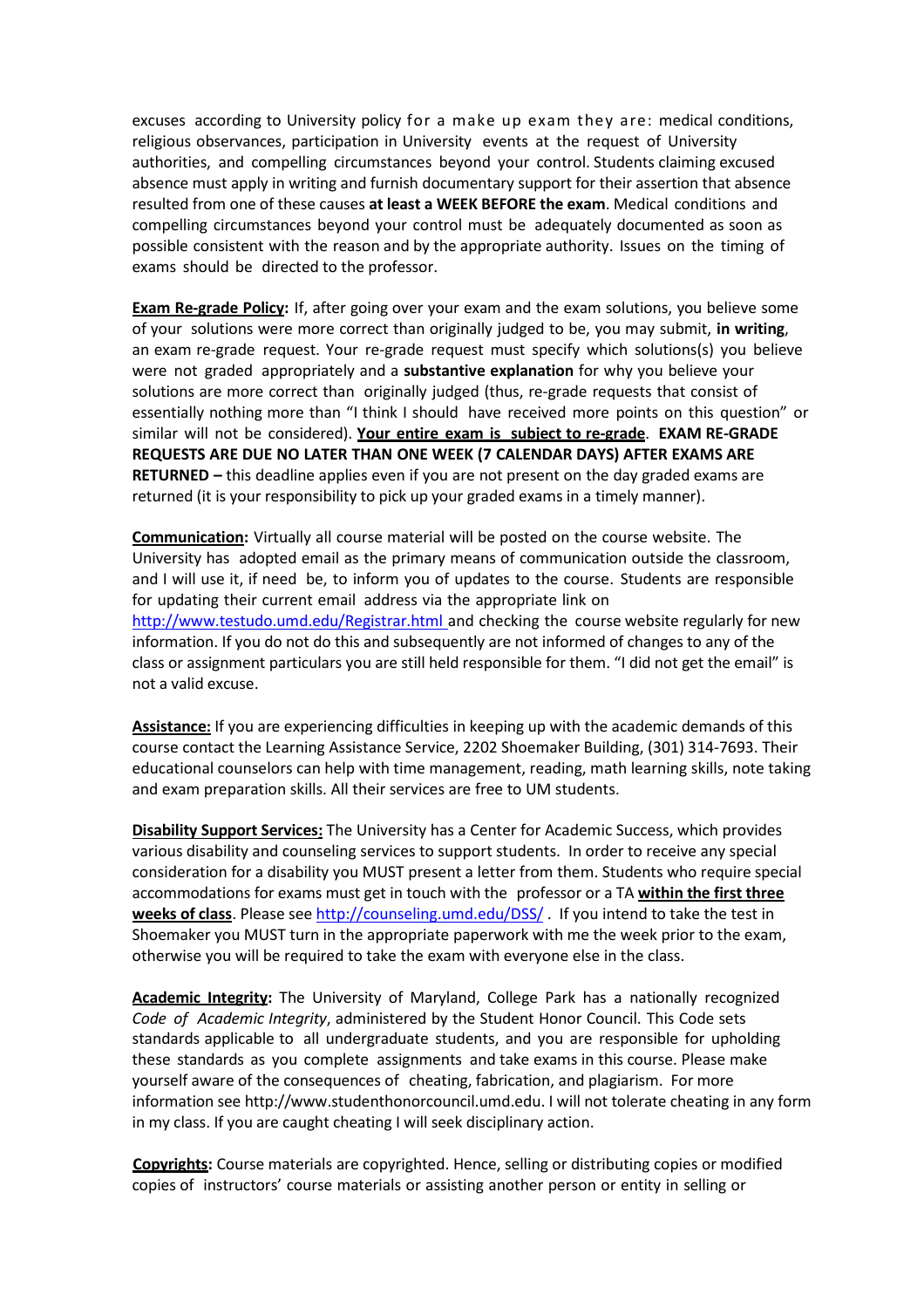distributing those materials may be considered in violation of the University Code of Student Conduct, Part 9(k).

**CLASS SCHEDULE:** The following is *tentative* lecture schedule. Problem set due dates could be adjusted if lectures justify it. I will inform you in advance via ELMS and in class.

| <b>Dates</b>         | <b>Topic and Readings</b>                                                                                                           |
|----------------------|-------------------------------------------------------------------------------------------------------------------------------------|
| <b>Jan 25-Feb 1</b>  | <b>Introduction, Stylized Facts of Growth, Overview</b><br>- Jones Ch 1 and Appendix A (mathematical review)<br>- WE: Ch 1 and Ch 2 |
| Feb 3-Feb 12         | The Solow Model, Physical Capital and Population Growth                                                                             |
|                      | - Jones: Ch 2.1<br>- WE: Ch 3<br>- PSET 1 DUE (2/12)                                                                                |
| Feb 15- Feb 22       | The Solow Model and Technology, Growth Accounting<br>Jones Ch 2.2-2.4                                                               |
| Feb 24 - Mar 4       | The Solow Model and Human Capital<br>Jones Ch <sub>3</sub><br>WE: Ch 4<br><b>PSET 2 DUE (3/2)</b>                                   |
| Mar 7 (MONDAY)       | <b>In Class Midterm</b>                                                                                                             |
| <b>Mar 9- Mar 25</b> | <b>Introduction to the Romer Model</b><br>Jones Ch 4 and 5.1<br>WE Ch 8                                                             |
| Mar 28 - Apr 8       | <b>The Romer Model Continued</b><br>Jones 5.2 and 5.5<br>WE: Ch 9                                                                   |
| Apr <sub>8</sub>     | <b>PSET 3 DUE</b>                                                                                                                   |
| Apr 11 - Apr 18      | <b>Technology Diffusion: Growth in the Open Economy</b><br>Jones Ch 6                                                               |
| Apr 20 - Apr 25      | <b>Population and Sustained Growth</b><br>Jones Ch 8<br>WE Ch <sub>5</sub>                                                          |